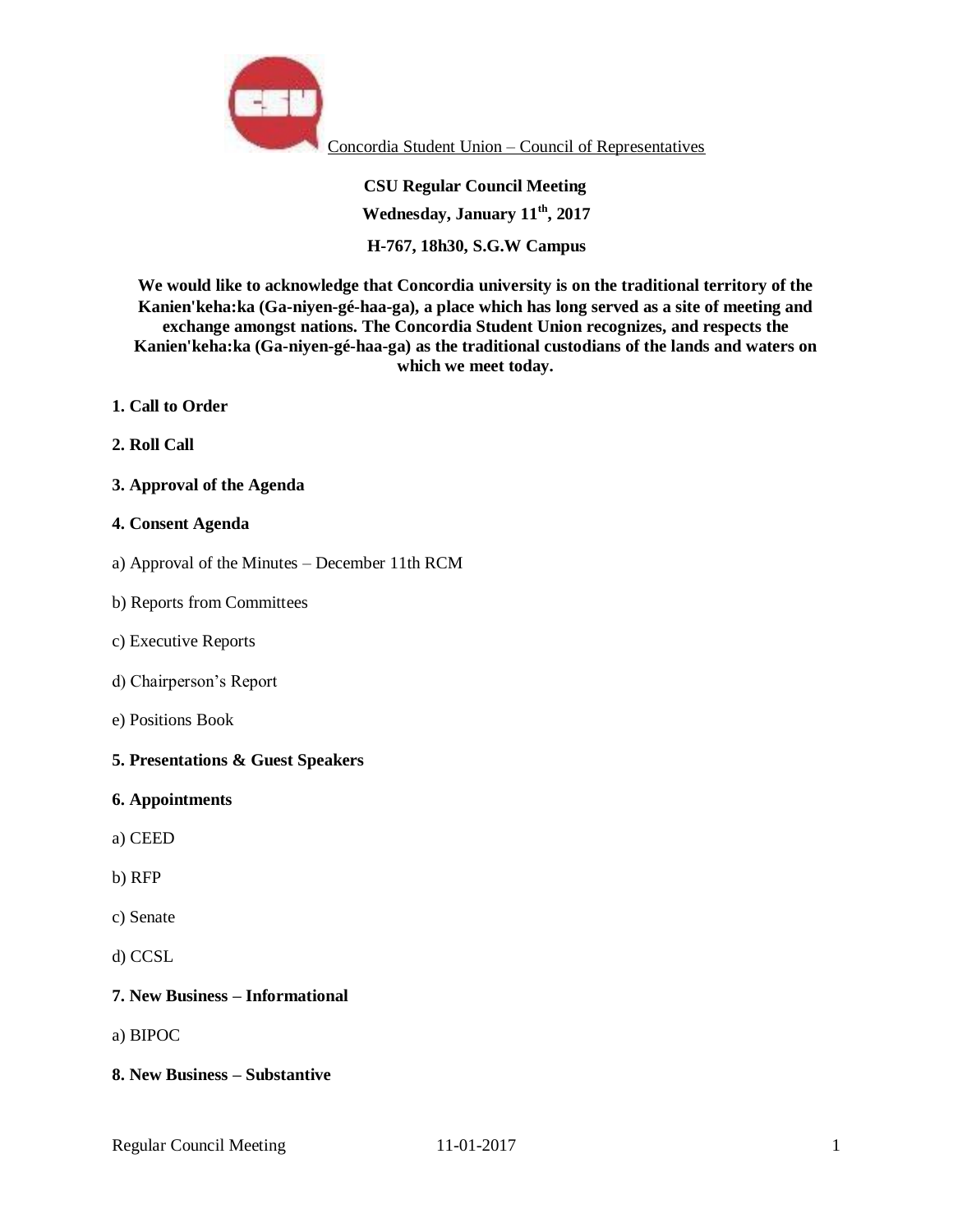**9. Question Period & Business Arising**

# **10. Announcements**

# **11. Adjournment**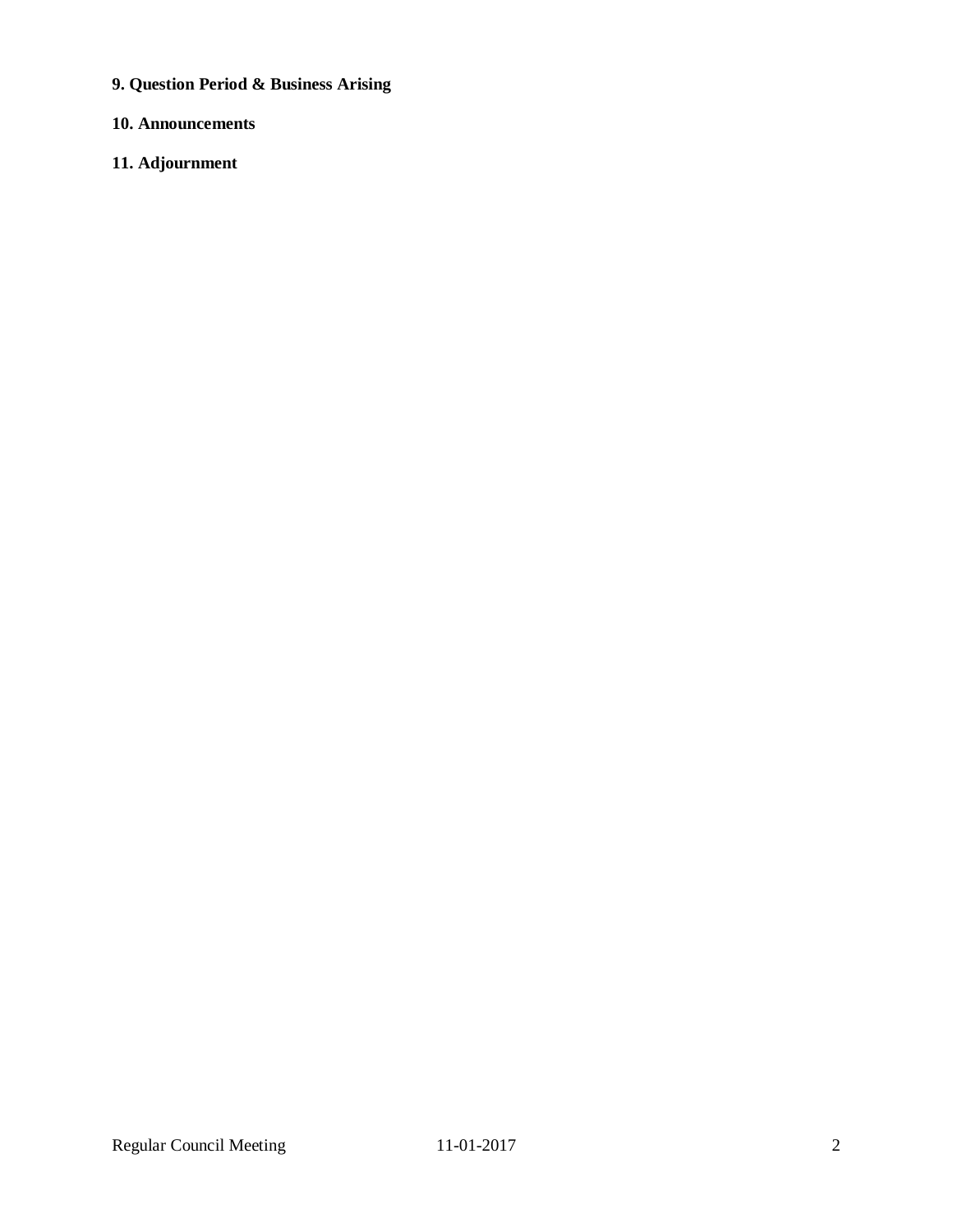

# **1. Call to Order**

# **Meeting called to order at 18h38**

#### **2. Roll Call**

Council Chairperson: *Caitlin Robinson* Council Minute Keeper: *Caleb Owusu-Acheaw*

Executives present for the duration of the meeting were *Lana Galbraith* (Sustainability Coordinator), *Rachel Gauthier* (Student Life Coordinator), *Lucinda Marshall-Kiparissis* (General Coordinator), *Marcus Peters* (Loyola Coordinator), *Sophia Sahrane* (Academic & Advocacy Coordinator) and *Rami Yahia* (Internal Affairs Coordinator). *Aloyse Muller* (External Affairs Coordinator)*, Thomas David-Bashore* (Finance Coordinator)

Executives absent for the duration of the meeting were*: None*

Councillors present for the duration of the meeting were, *Jason Poirier Lavoie* (Arts & Science), *Rowan Gaudet* (Arts & Science)*, Robert Young* (Arts & Science)*, Julia Sutera Sardo* (Arts & Science), *Christina Massaro* (Arts & Science), *Agunik Mamikonyan* (Arts & Science), *AlexanderMilton* (Arts & Science), *Sara Betinjaneh* (Arts & Science), *Veronika Rydzewski* (Arts & Science), *Brittany Jackson*  (Arts & Science), *April Tardif-Levesque* (Arts & Science), *Marie-Maxime Gélinas-Delisle* (JMSB)*, Louis Arrou-Vignod* (JMSB)*, Omar Riaz* (JMSB), *Bronte Macfarlane* (JMSB), *Artem Mikhalitsin*  (ENCS), *Alaa Alkirbee* (ENCS), *Meissa Thiam* (ENCS), *Mugisha Joyce Kakou* (ENCS), *Mikaela Clark-Gardner* (Fine Arts)

Councillors absent for the duration of the meeting were: *Ahmed Badr* (ENCS)

### **3. Approval of the Agenda**

C. Robinson asks for the agenda to be approved.

For:14 Against:0 Abstain:0

### **4. Consent Agenda**

- a) Approval of the Minutes December  $11<sup>th</sup> RCM$
- b) Reports from Committees
- c) Executive Reports
- d) Chairperson's Report
- e) Positions Book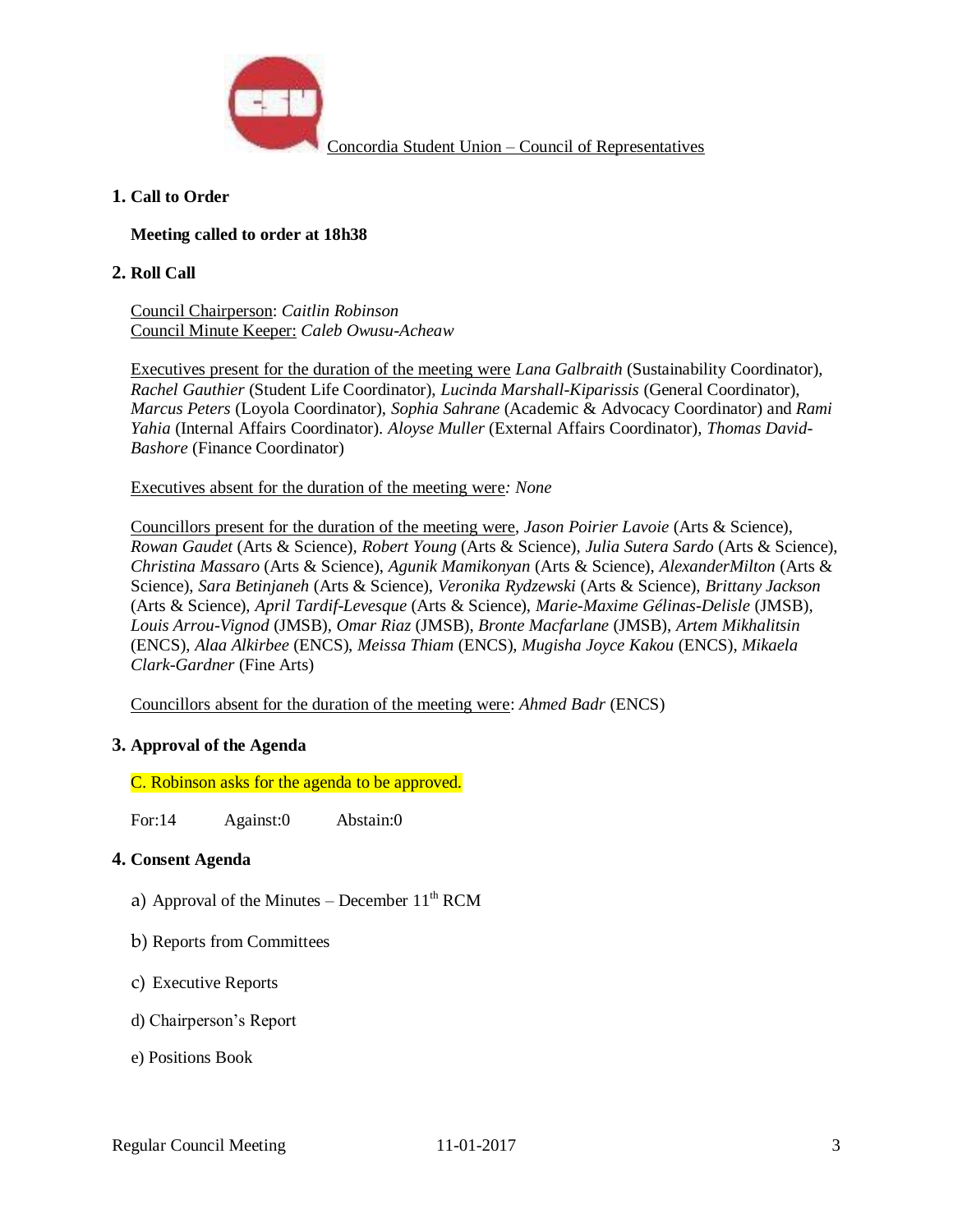# **5. Presentations & Guest Speakers**

#### **6. Appointments**

# a) CEED

R. Gauthier and L. Galbraith mention the group's objectives as one to promote volunteering and active involvement in and around the city of Montreal. There is always seat open for a CSU representative on the committee

M. Peters moves to suspend Robert Rules of Order. Seconded by J. Sutera Sardo

For:14 Against: Abstain:0

M. Peters moves to add Appointments Committee as point e) under Appointments in the Agenda. Seconded by J. Sutera Sardo.

For:14 Against:0 Abstain:0

### b) RFP

T. David-Bashore mentions that in order to re-negotiate the Student Health Plan at the University, a committee needs to be struck in order to review proposals. L. Marshall-Kiparissis highlights the committee as a learning experience for those who have an interest in knowing the legality of renewing contracts and proposals.

M. Peters moves to re-enter Robert Rules of Order. Consented by C. Robinson

For:15 Against:0 Abstain: 1

R. Gaudet moves to nominate themselves to the RFP. Seconded by J. Sutera Sardo

R. Gaudet motivates themselves as a quick-learner and overall committed to get the job done.

For:14 Against:0 Abstain:2

c) Senate

S. Sahrane states that due to a resignation a seat is open for a student representative. The purpose of the Senate is to hold the university administration to account with their actions especially on the academic file. S. Sahrane also adds that every member has an equal voice regardless of their administrative position on campus.

L. Marshall-Kiparissis states that there is a lack of racial and cultural diversity on the Senate and implores on future senate members to be prepared and ready to call out the administration for their faults and mistakes. S. Sahrane, speaking from personal experience, would prefer that BIPOC committee members to nominate themselves to the Senate seeing as there is a lack of attention to address issues pertaining to race, colour, gender identity on the university campus.

C. Massaro moves to nominate themselves to the Senate. Seconded by A. Mamikonyan.

C. Massaro's interest stems from their continued active involvement in student politics and hopes to bring that experience to deal with academic matters.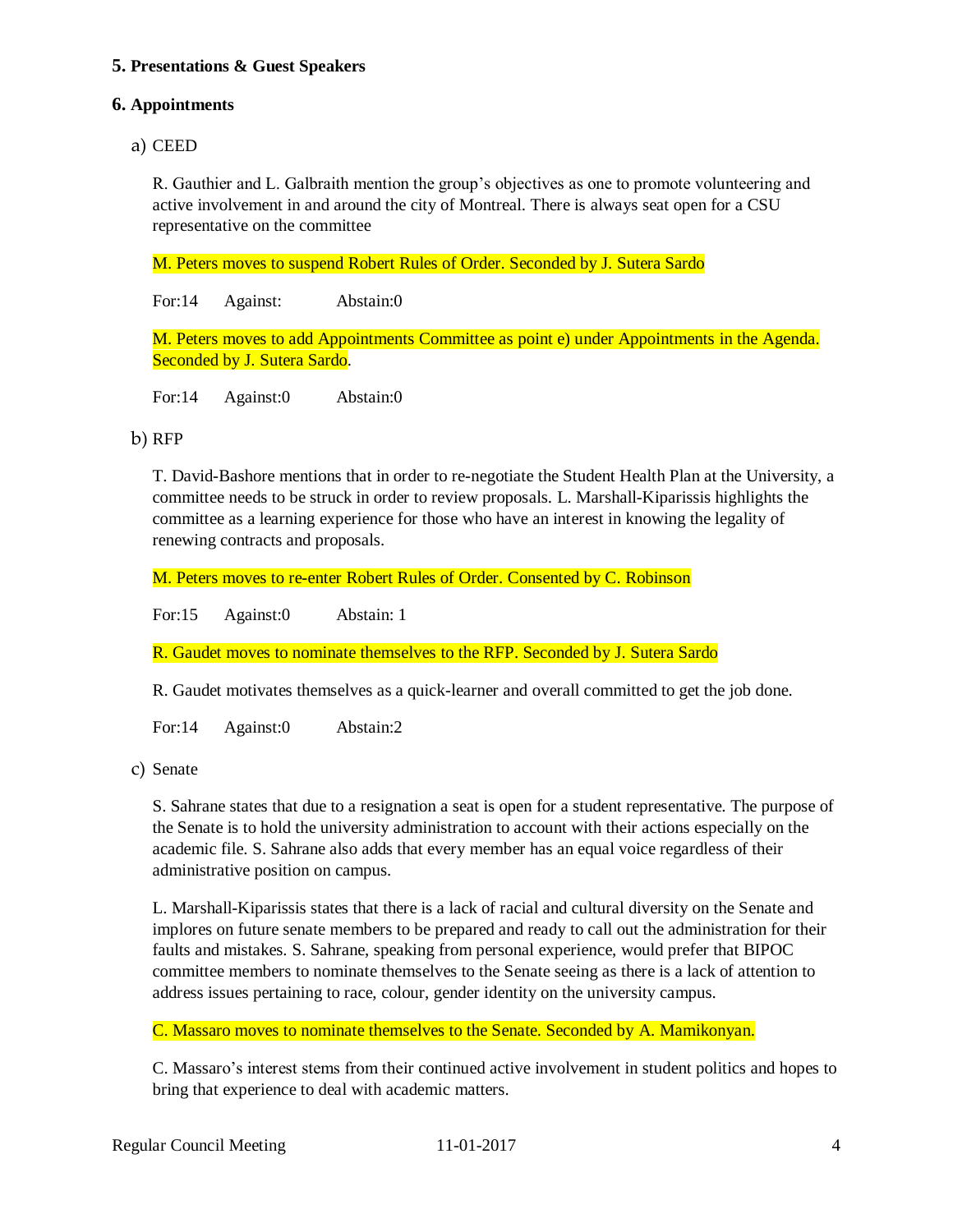O. Riaz moves to nominate themselves to the Senate. Seconded by A. Mamikonyan.

O. Riaz's interest is a better reflection of what the Senate is looking for according to what was said by S. Sahrane and L. Marshall-Kiparissis. O. Riaz deems themselves as important representative to provide for the diversity lacking on the Senate.

Through a roll-call vote, O. Riaz has been appointed to the University Senate.

d) CCSL

R. Gauthier states the motivations of the committee are to serve the student interests on campus. R. Gauthier mentions such examples such as approving funding for student projects and giving out awards for student achievement and success. Meetings are once a month on Fridays.

A. Milton moves to nominate themselves to the CCSL. Seconded by M. J. Kakou.

A. Milton, speaking from personal experiences, appreciates the help that the committee's work did in publishing an academic paper. A. Milton would like to pay it forward for others at school

A. Mamikonyan moves to nominate C. Massaro to the CCSL. Consented by C. Massaro.

C. Massaro's motivation stems from their current role as VP Finance of ASFA and the continued commitment with the CSU. C. Massaro would like to take from those experiences and bring them to the CCSL.

M. J. Kakou moves to appoint both A. Milton and C. Massaro to the CCSL. Seconded by R. Young.

For:14 Against:0 Abstain:2

e) Appointments Committee

M. Peters validates the committee as vital in overseeing CSU appointments and nominations for employment positions.

J. Sutera Sardo moves to nominate themselves to the Appointments Committee. Seconded by R. Young.

J. Sutera Sardo's interest comes from their past experience in appointment procedures in and outside of campus. In addition, J. Sutera Sardo seems genuinely and passionate interested working with M. Peters in fixing and perfecting the CSU Appointments mechanism.

For:15 Against:0 Abstain:1

L. Galbraith moves to for a 10-minute recess. Seconded by R. Young

For:16 Against:0 Abstain:0

#### **Meeting called back to order at 19h27**

#### **7. New Business – Informational**

a) BIPOC Committee